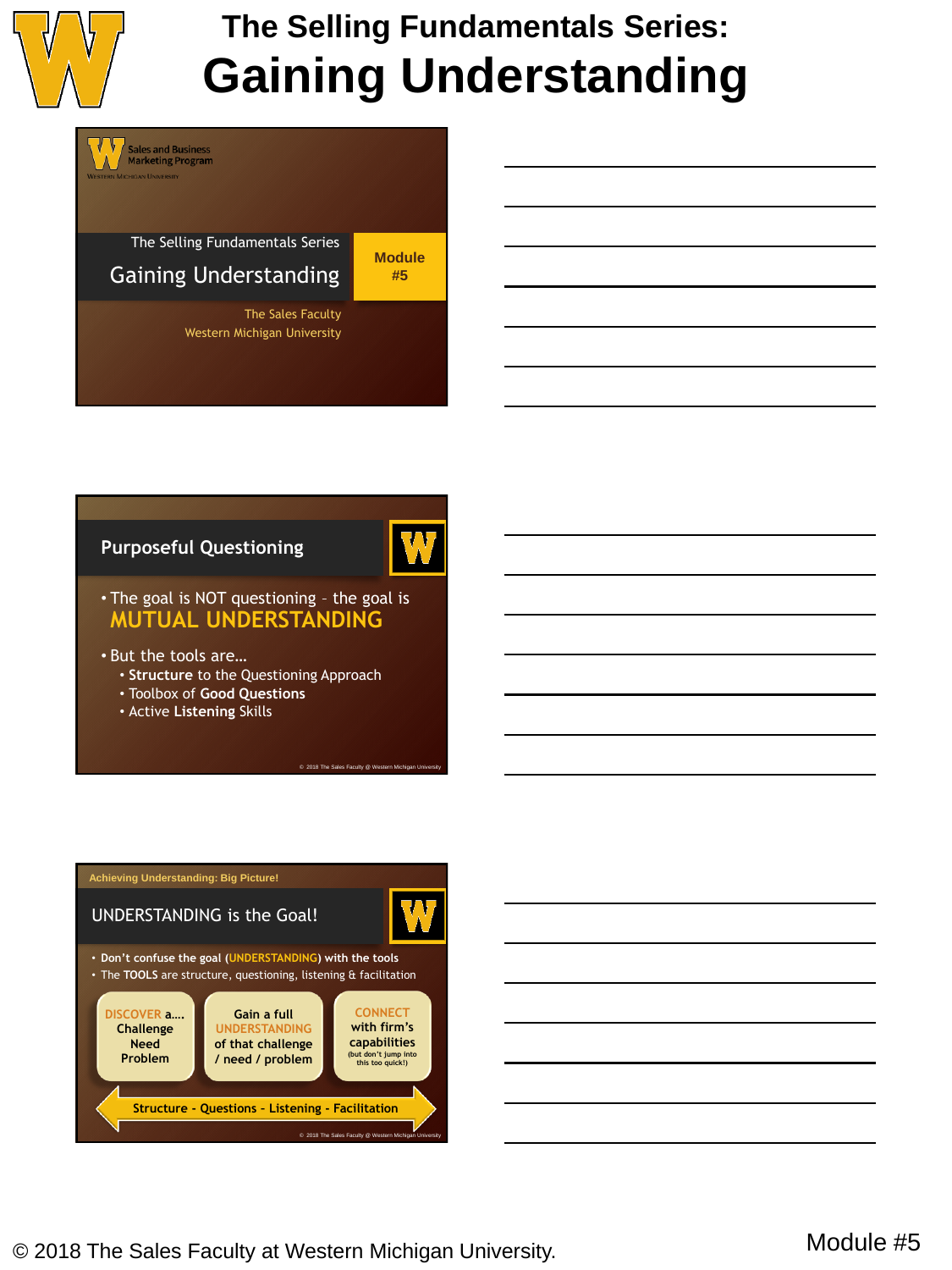

### **Achieving Understanding: Great Structure**

## **The PQ Worksheet**

Start with a structure so you know what areas of understanding you should be seeking

#### **CORE NEED:** Ultim ate reason they are pot<br>ryer's big picture! This

## **DEAL LOGISTICS** What, where, when, how? **DECISION LOGISTICS** Who? What Process? Timeline? **CRITERIA ISSUES COMPETITORS**

**BSTACLES** Any BIG issues up front?

ty @ V

**Product Criteria: What expectations exist related to what product can / should do? What problems should the product solve? What solutions have they used in past? What does a great solution look like to this buyer? Service/Relationship Criteria: w** does this customer define great se **What do they need / want from you, and from your company? Any past experiences that influence current decision? Price / Cost Criteria: Do they have a budget? What tradeoffs would they ey have a budg<br>to fit budget?** Who else in game? Do nothing?

### **Achieving Understanding: Great Structure**

## Why Use a PQ Worksheet?

© 2018 The Sales Faculty @ W

### • **Stay Organized**

• By pre-planning your approach you increase your level of adaptability, while being productive

### • **Note Taking** (and note storage)

• Pre-organized notes structure allows you to efficiently and effectively take notes

#### • **Summary Tool**

• If Understanding is your goal, verify that understanding before moving past Needs ID • Use Highlighter Approach to maximize this.

## **Achieving Understanding: Great Questions**

## QUESTIONS: The Continuum of Receptive through Directive

**"Middle Box" HYBRID** Directed to an issue or category of problems, but use receptive style questioning. **"For the group's accommodations,** 

## **"Big Box" FULL RECEPTIVE**

Focus on big picture goals or challenges, and uses responses to narrow down conversation

#### **"Wave a magic wand and tell me about your perfect meeting?"**

es A. Eckert, Ph.D

**what are your thoughts and preferences?"**

-13

#### **"Small Box" FULL DIRECTIVE**

Point the discussion to a specific problem to see if the buyer has this problem

#### **"For the business meeting will the participants being using laptops and thus need wifi and**

power?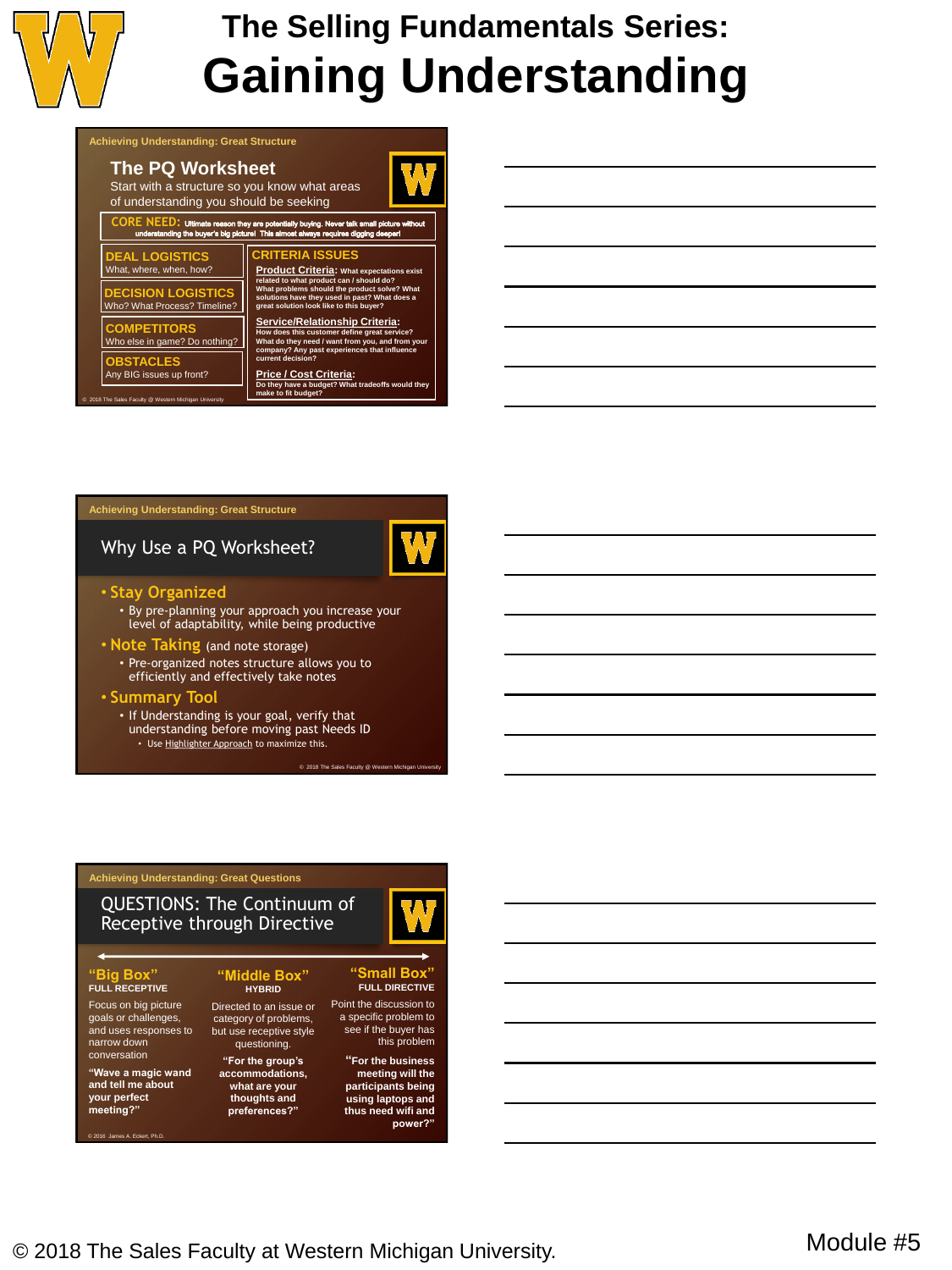

#### **Achieving Understanding: Great Questions**

## Questions Require Digging



- Based on answers to questions identify opportunities to **UNDERSTAND** and pursue with further questioning • Digging requires patience and focus. In "digging mode" the next question is determined by the buyer's answers to the previous questions.
- Failure to dig leads to **SELLING BLIND / OVER PRESENTING**
	- We have to insert our assumptions into the gaps we left, and<br>often our assumptions are wrong. We jump into our<br>presentation when we really don't understand the buyer &<br>often present elements that are not actually relevan

© 2018 The Sales Faculty @ We